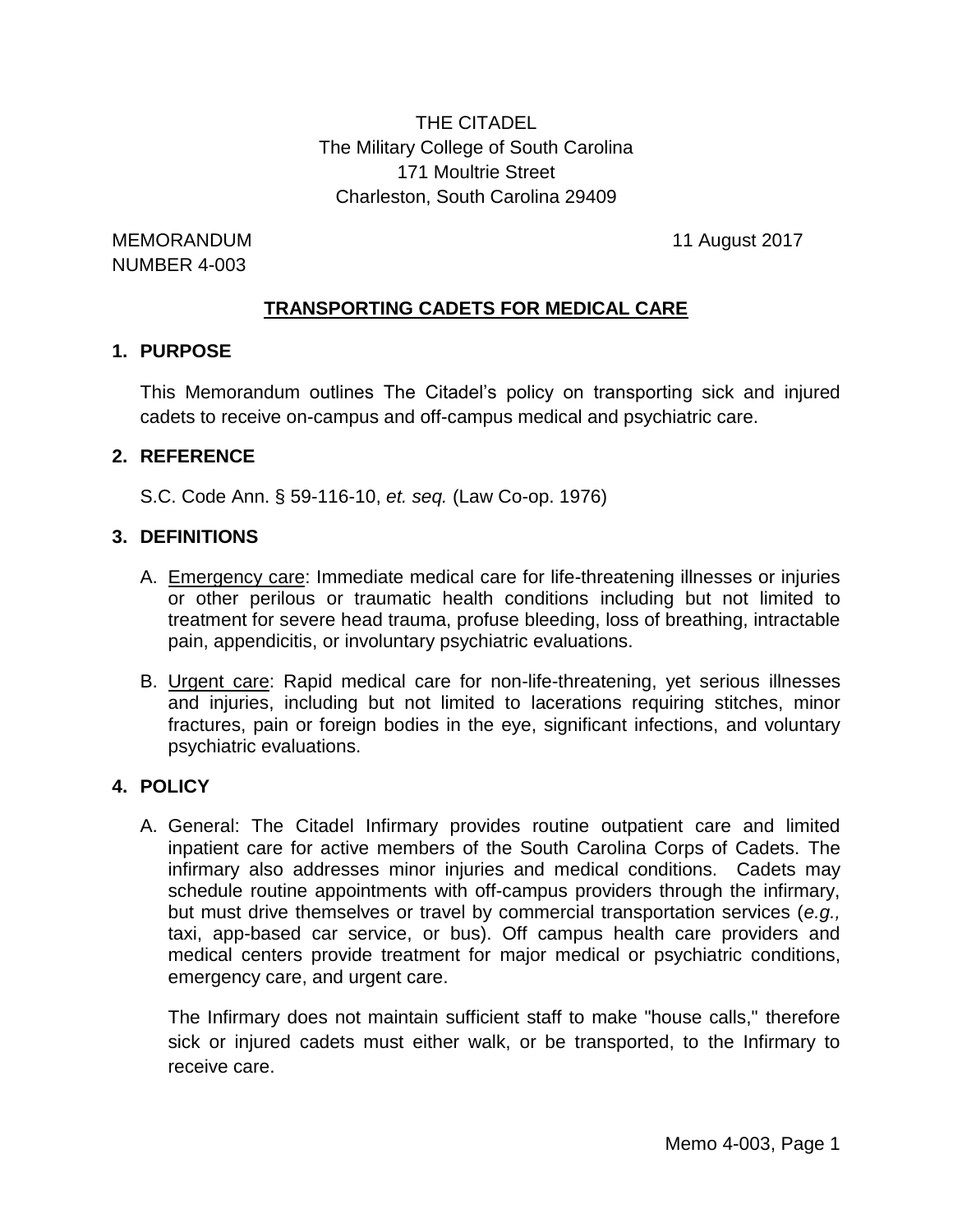- B. Transportation for major emergencies, as well as major medical or psychiatric conditions. When the Infirmary staff or the Counseling Center determines that a cadet requires off-campus care as a result of a medical emergency, a psychiatric emergency which requires an involuntary psychiatric evaluation, or severe intoxication, a staff member will contact civilian EMS to provide transport to the Emergency Room; Civilian EMS will bill cadets directly for EMS services. These situations include all emergency care as defined above, and include but are not limited to, those in which a cadet:
	- 1. Is not breathing;
	- 2. Is unconscious or unresponsive;
	- 3. Is bleeding profusely from an open wound;
	- 4. Is unable to walk with assistance, even a short distance, to a vehicle for transport to the Infirmary;
	- 5. Has suffered severe trauma; e.g., motor vehicle accident, fall greater than 10 ft., suspected neck injury. **Do not move a cadet with a suspected neck injury**;
	- 6. Is severely intoxicated; or
	- 7. Needs involuntary psychiatric evaluation for suicidal ideation, homicidal ideation, and/or psychosis;

Note: EMS ambulances are available 24 hours per day, seven days a week. Contact EMS by dialing 911 on any cell phone or campus phone. Immediately thereafter, contact Public Safety by dialing (843) 953-5114, and provide the location of the injured or ill cadet. Public Safety (PSAF) will assist EMS in reaching the injured or ill cadet

- C. Transportation to the Infirmary for non-emergent conditions:
	- 1. Cadets who are able to walk, independently or with minimal assistance, will report directly to the Infirmary for evaluation and referral of "urgent care" illnesses and injuries.
	- 2. A cadet unable to travel to the Infirmary independently should contact one of the following:
		- a. During duty hours (weekdays from 0730-1530), the Sports Medicine Department athletic trainers (843) 953-6867 or (843) 953-5447 will evaluate minor injuries and transport non-ambulatory cadets to the Infirmary.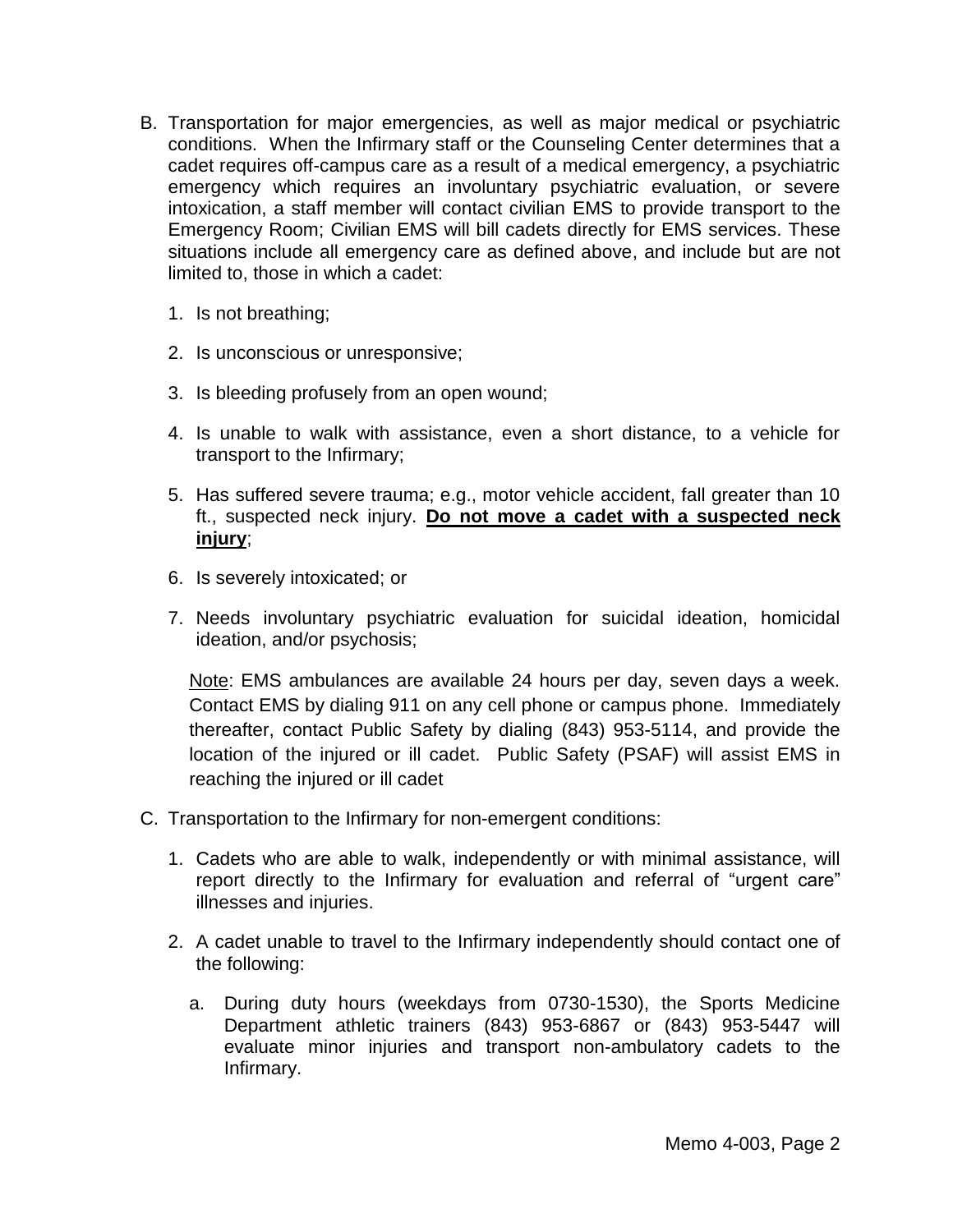- b. After duty hours, the Coordinating Officer in Charge (COC) or Officer of the Day (OD) or Junior Officer of the Day (JOD) will transport nonambulatory cadets to the Infirmary. Alternatively, Public Safety (843) 953- 5114 may be able to transport cadets to the Infirmary depending on officer availability.
- D. Transportation to off-campus facilities for non-emergent conditions. When the Infirmary staff or psychologist-on-call determines that a cadet requires offcampus, non-emergent medical or psychiatric care, the Infirmary staff or Counseling Center staff will implement one or more of the following options:
	- 1. If, in the opinion of the infirmary staff member or psychologist on-call, the cadet is able to safely drive himself or herself, he or she will do so.
	- 2. If the cadet is unable to safely drive him or herself or have another cadet drive them, the cadet will travel by commercial transportation services (taxi, UBER or bus), commercial ambulance service (Family Medical Transport: (843) 769- 4280; Personal Care Ambulance: (843) 763-1222; or EMS (911), as appropriate.
	- 3. When time is of the essence and commercial transportation and commercial ambulance service is unavailable or unable to meet the cadet's immediate medical need, PSAF, accompanied by a second PSAF officer, TAC officer, or officer-in-charge, will provide transport, including transport for voluntary psychiatric evaluations, provided: (1) both a public safety officer and a second PSAF officer, TAC officer, or officer-in-charge, is available, and (2) the cadet is not combative or otherwise uncooperative.
	- 4. In all other cases, cadets will travel to off-campus medical providers by EMS.

## **5. COMPLIANCE**

Cadets who require off-campus care but who are combative or otherwise uncooperative may be arrested, as well as face disciplinary action, in addition to receiving medical attention. All other non-compliance with this policy may result in disciplinary action.

## **6. NOTES**

## **A. Dates of official enactment and amendments:**

Approved by the Commandant on 9 August 2017

Non-substantive change: changed paragraph 4A on page 1 to read "commercial transportation services (*e.g.,* taxi, app-based car service, or bus)."